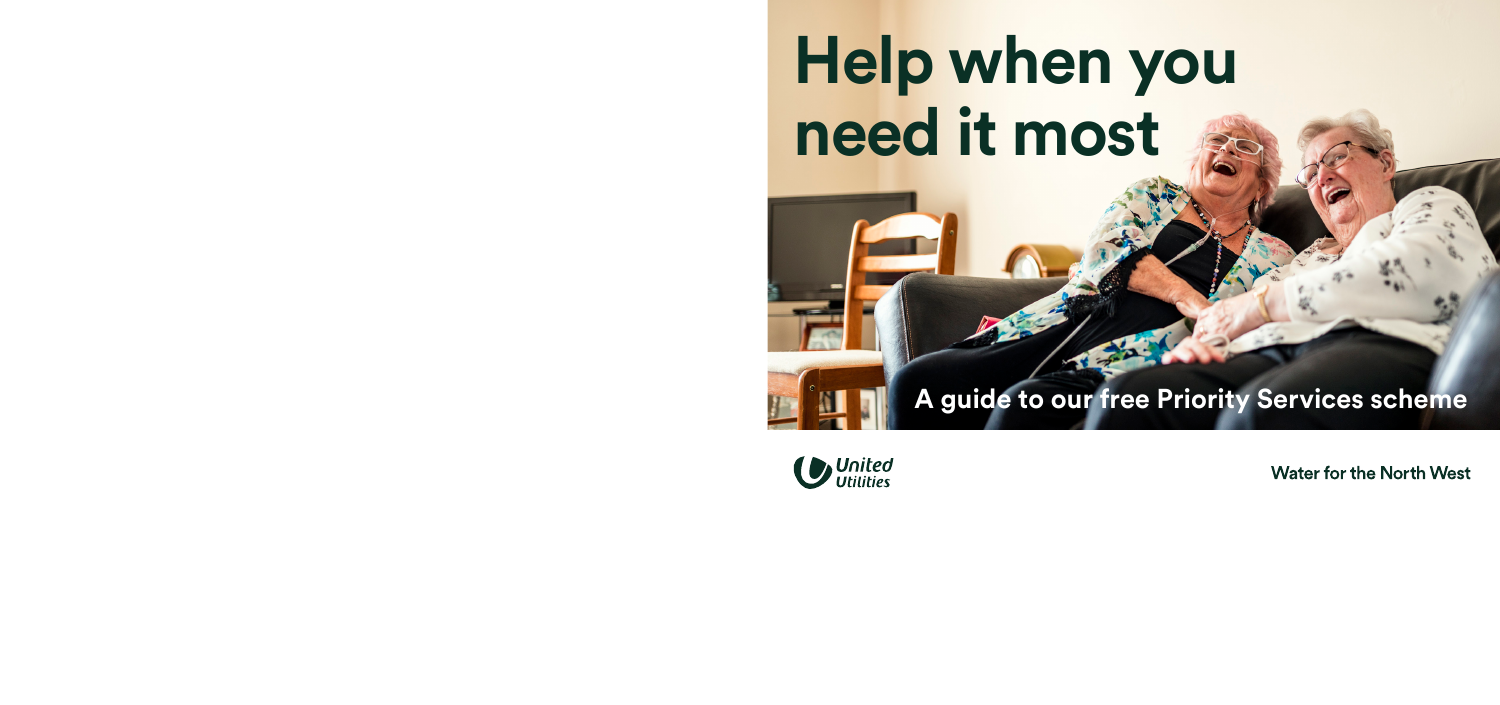### **Contents**

| Introduction                         | Page 3  |
|--------------------------------------|---------|
| Section 1: Communicating with you    | Page 4  |
| Section 2: Your water supply         | Page 7  |
| Section 3: Help with your water bill | Page 9  |
| Section 4: How to register           | Page 10 |

A registration form can be found at the back of this booklet.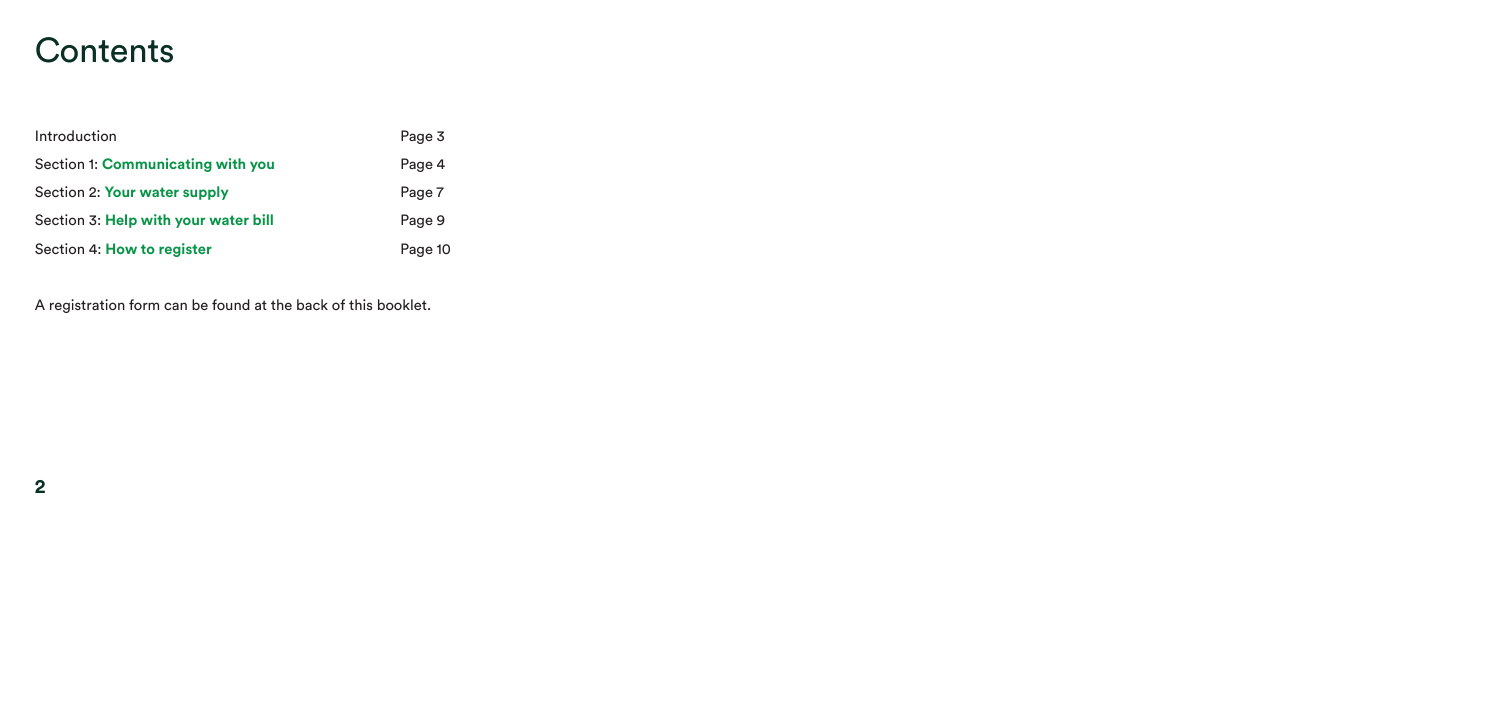### Introduction **Help when you need it most**

We can all benefit from a bit of extra support at some stage in our lives. This could be due to age, ill health, disability, mental health problems, financial worries or language barriers.

Our Priority Services scheme is free and registering allows us to help our customers who would benefit the most from extra support and respond quickly to their particular needs. Every two years we will contact you in case we need to update your details, just to make sure you are receiving the right support.

This leaflet explains the support that is available if you register for Priority Services. If you do not feel you need these services, please consider whether a family member, friend or neighbour would benefit from Priority Services and pass

this information to them. Our Priority Services are available to our customers who live in the North West area. You do not have to be the named bill payer to benefit from Priority Services.

It's easy to register:

- Visit **[unitedutilities.com/priorityservices](https://unitedutilities.com/priorityservices)**  and fill in the online form
- Fill in the enclosed application form and post it back to us
- Call us on **0345 672 2888**

If you wish to register a friend or family member on their behalf, please call us. Once registered, you'll then be able to update your details online at any time if any of your needs change.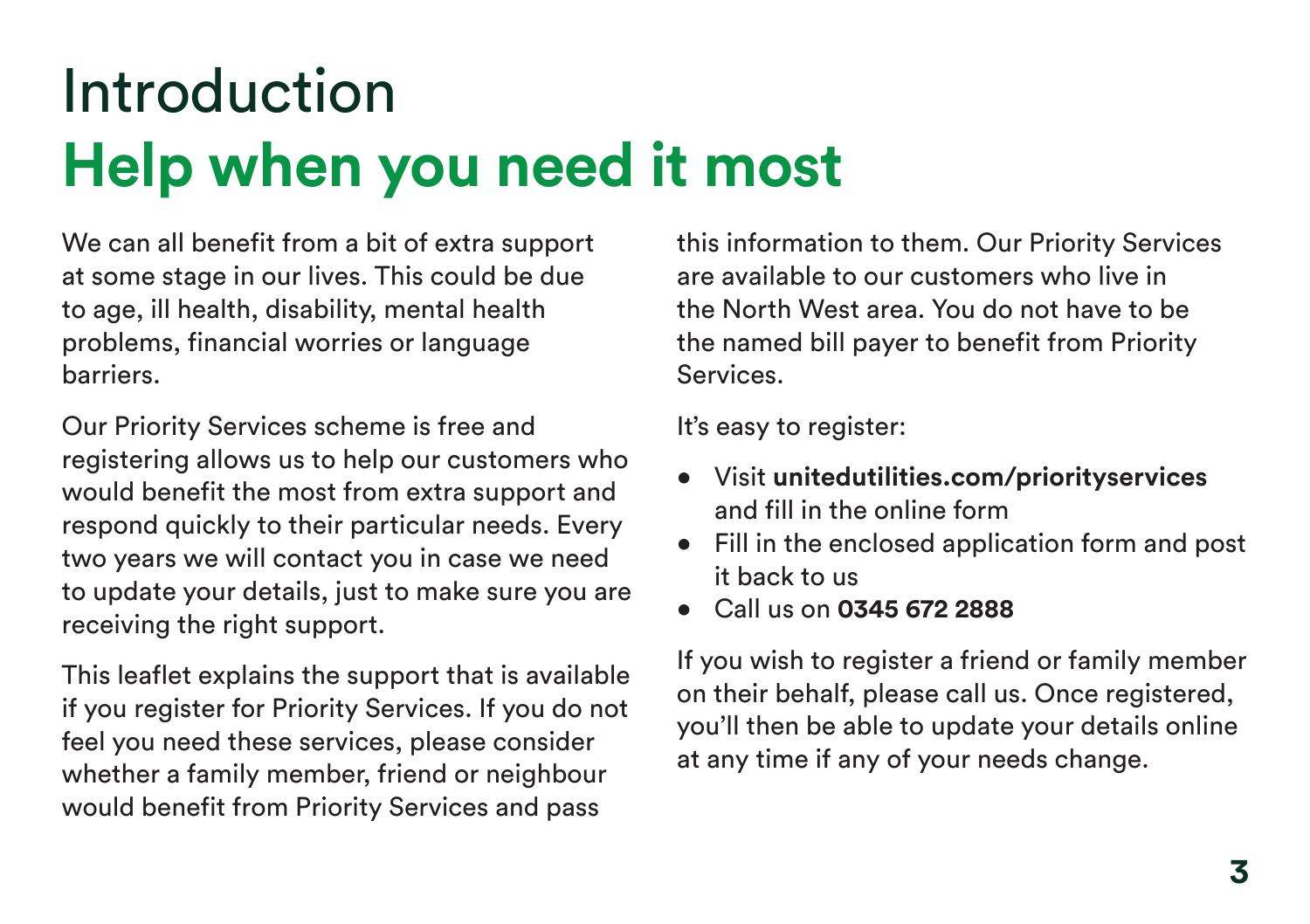# Section 1 **Priority Services... communicating with you**

### **Dedicated team on hand to help**

When you register for Priority Services, you get access to a dedicated team specially trained to help with your questions.

You can also tell us how you would like us to contact you and we will use that method for all future communications.

#### **Nominee scheme**

If you have difficulty communicating or find it hard to understand your bill and other information you receive from us, you can nominate a carer, family member or friend to speak to us on your behalf. This person could also call us to register you for Priority Services if you cannot fill in the enclosed form or talk to us yourself.

We can also send your bill to the person you nominate if it helps, but please remember that you will still be responsible for paying the bill.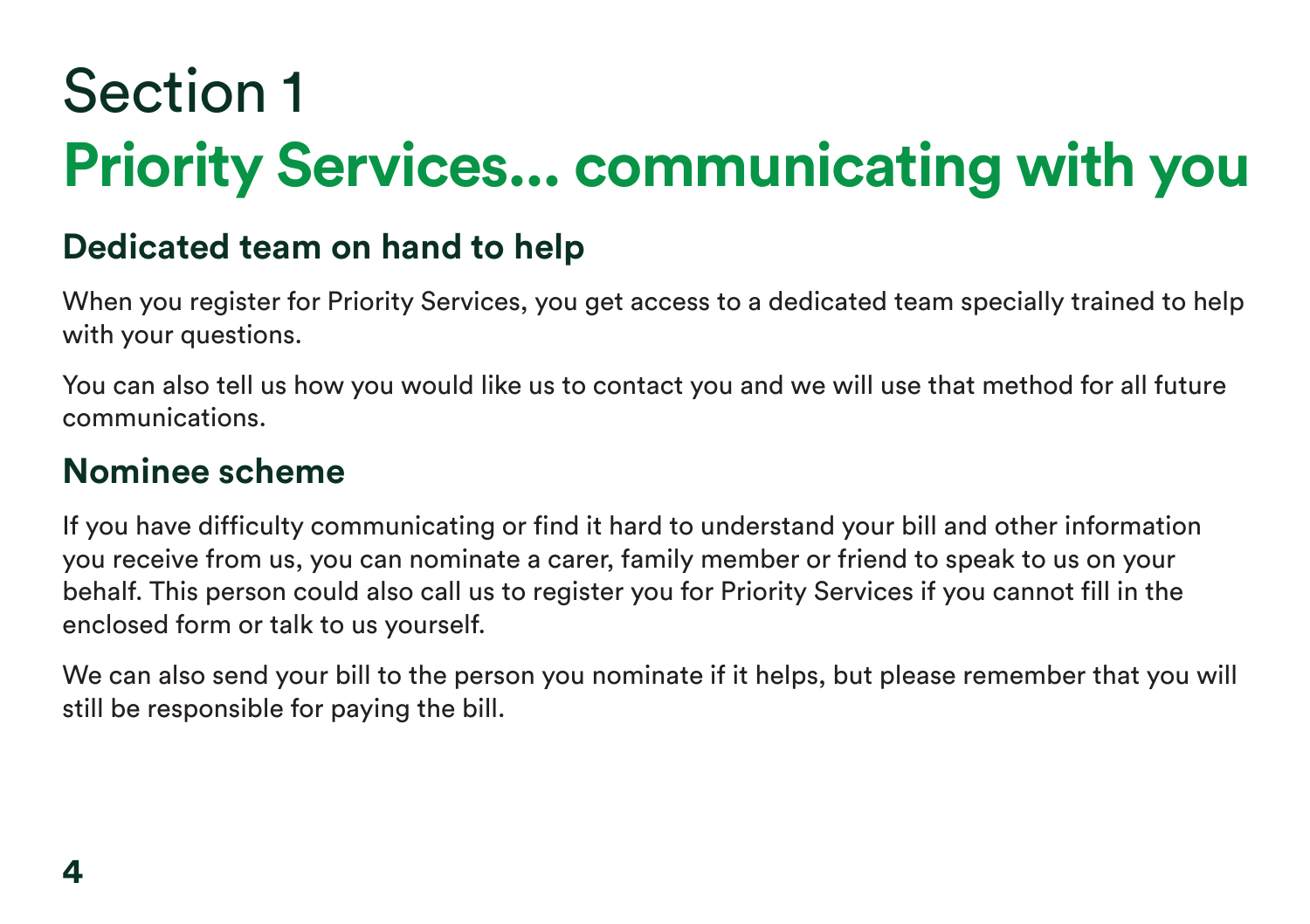### **Text Relay service**

If you have hearing or speech difficulties and use a textphone, you can access our Text Relay service by dialling 18001 followed by the number you need. This service applies to all the numbers shown in this booklet. Your call will be connected to a Text Relay service, through which one of our customer service agents will be able to help with your enquiry.

### **Bills in braille, large print, on coloured paper and 'talking' bills**

If you have difficulty reading your bill, we can produce it in different formats such as braille, large print or on coloured paper. We can also phone you to talk you through your bill to make sure you understand what you are paying for.

### **Password scheme**

When you register for Priority Services you can choose a password. Then, if we ever need to visit you at home, we will give you the password so you know the caller is genuine. This will help to protect you from bogus callers (people who pretend to be from United Utilities to gain access to your home). All of our engineers carry identification cards, so if you are unsure, call us on **0345 672 3723** to check. We won't mind.

### **'Knock and wait' service**

When we call at your home we will wait outside for a longer period of time after knocking.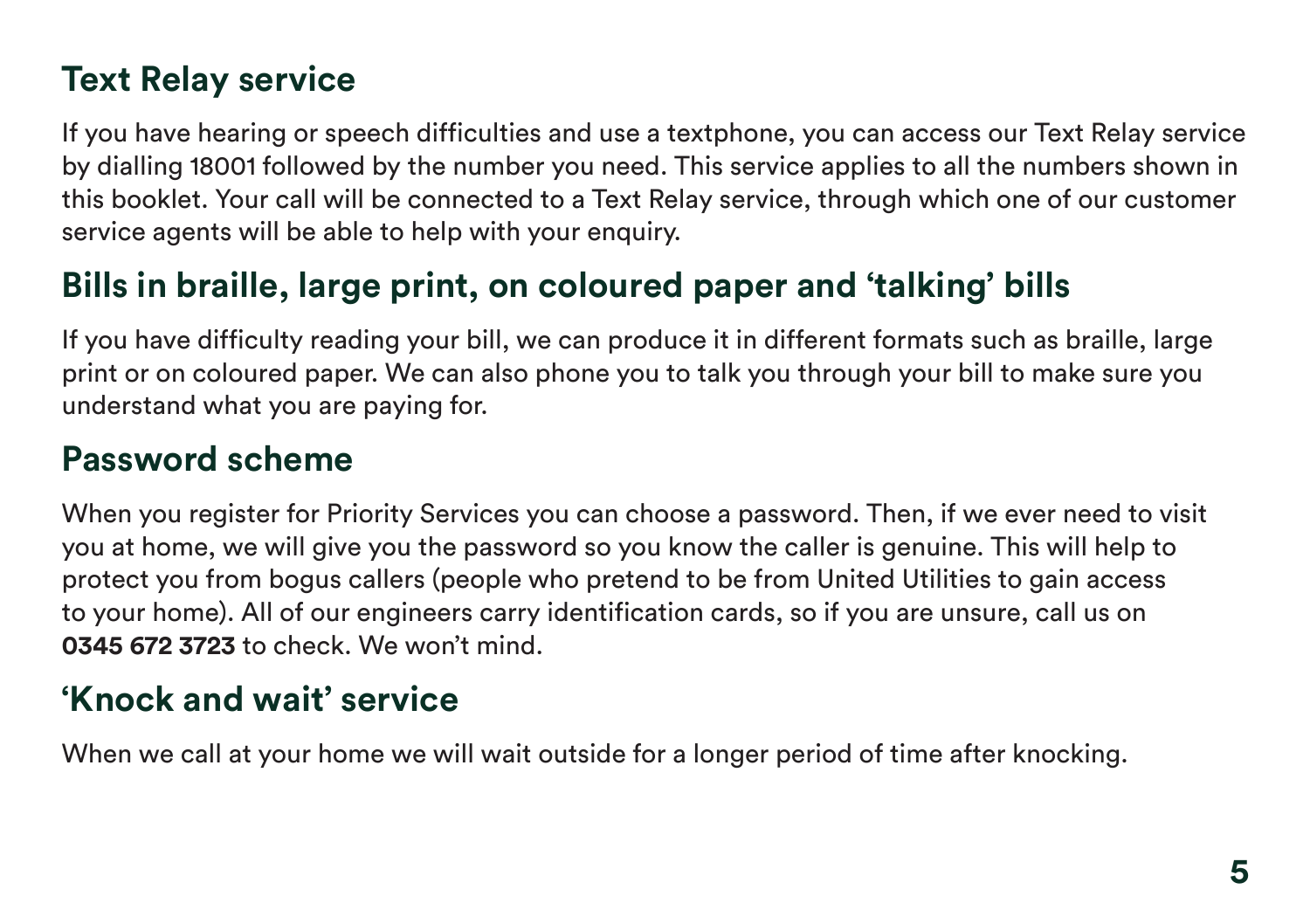### **Translation services**

If you would prefer to talk to us in a language other than English, we can arrange an interpreter, free of charge, to communicate with you using our translation service when you call us. Our website can also be changed in a way that could suit your needs and help you online by clicking on the 'Accessibility help' button located on the bottom right of the screen.

### **Leaflets available on our website**

Our website contains all our information leaflets so you can download them without having to contact us.

### **Webchat**

You can communicate with us on our website using our online webchat service.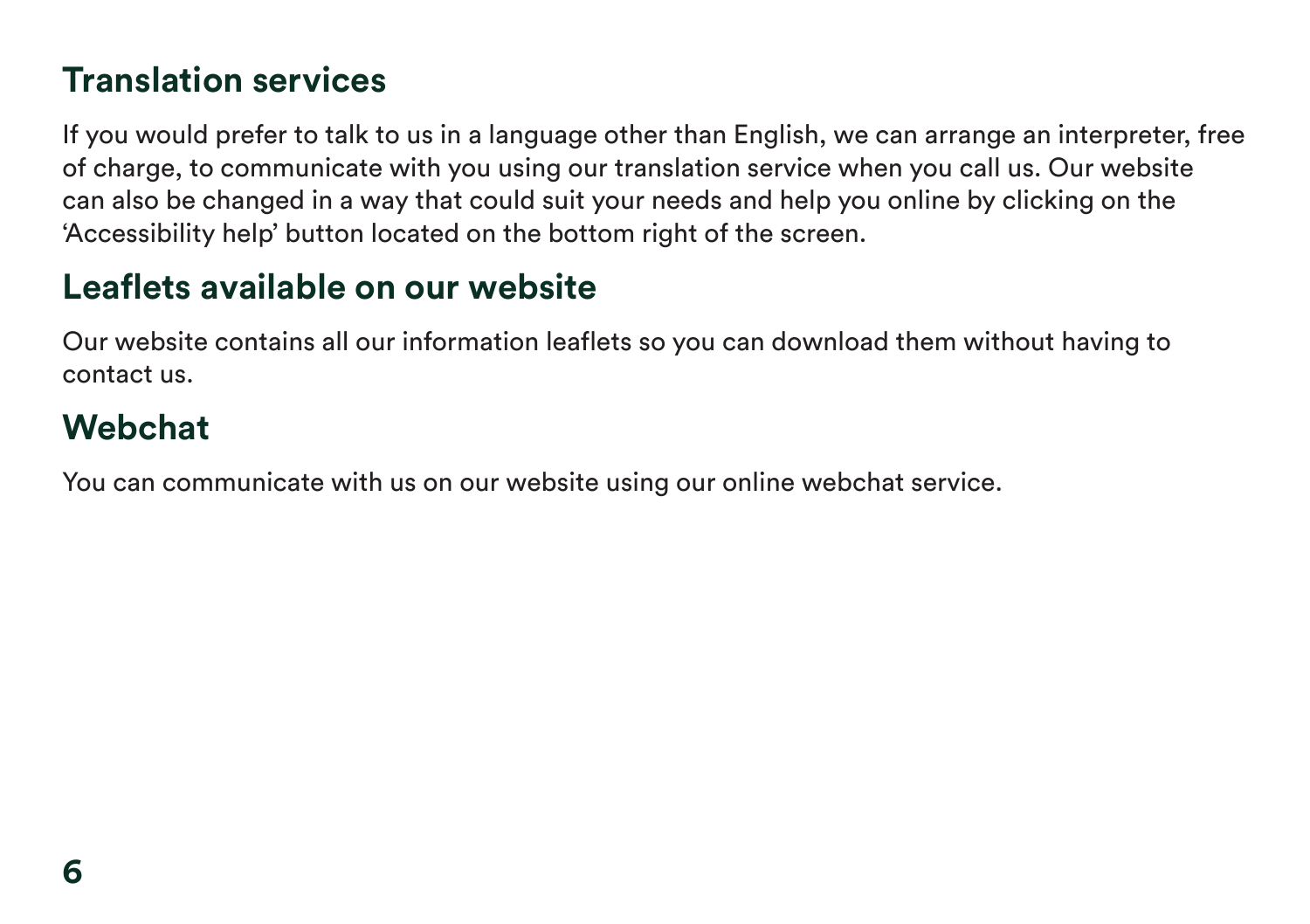### Section 2 **Priority Services… and your water supply**

### **Notice of interruptions to your water supply**

Occasionally, we may need to turn off your water supply, either because a pipe has burst or because we're doing some important maintenance work.

If we have to turn off your water to carry out planned maintenance work, we will always tell you beforehand when this is happening.

There will be times when it's not possible to tell you before we need to turn your water off, for example if there is a burst water main. If this happens we will contact you, to make sure you are kept informed about what is happening.

### **Alternative water supplies**

If your water supply is likely to be off for more than 12 hours, we will try to make water available in your area using other means. We will contact you in an emergency to understand how we can help.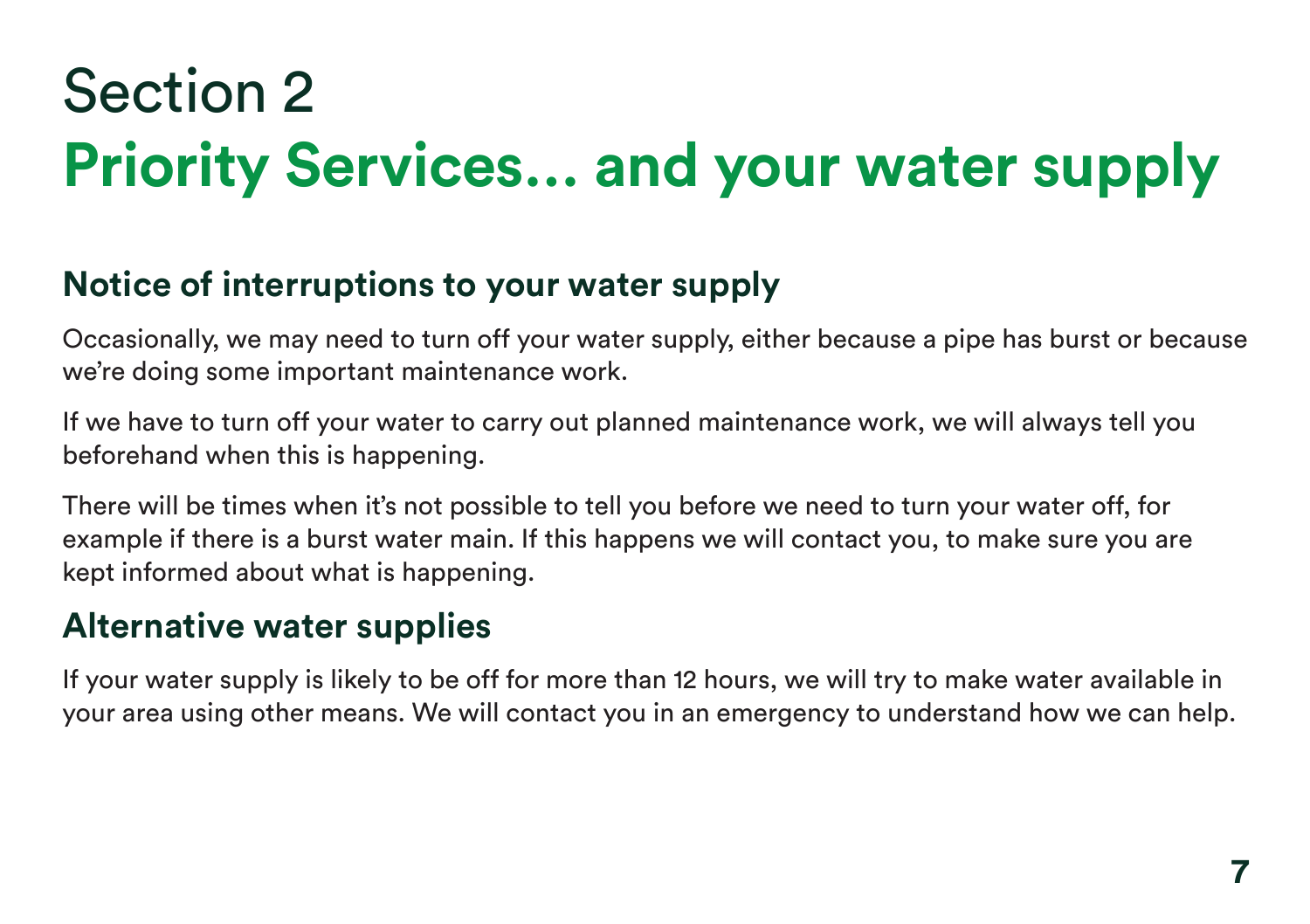### **Support if you have a medical need for water**

We provide extra help if you have a medical need for water, for example, if you need dialysis at home. We will contact you as soon as possible if we need to turn off your water supply in an emergency such as a burst water main, and try to time any planned work, so they don't happen on the day of your dialysis.

Your hospital should have already registered your details with us if you have dialysis at home, but you can also tell us this when you register for Priority Services.

If there is a burst water main which means we need to turn your water supply off, our dedicated team will contact you as soon as we can.

### **Flooding**

If you are a Priority Services customer and suffer flooding from the sewers, you can contact our dedicated team and we will arrange to visit your home to help with cleaning up the mess. If you have to move out of your home while we clean up, we'll suspend your bills during the time you're away from your home.

### **Help with your water meter**

If you have a water meter and find it difficult to get to it or read it due to a disability, we may be able to help by moving the meter to a more accessible place, as long as your plumbing arrangements allow this. If you are blind or partially sighted, we can also arrange for your meter to be read every three months to help you keep track of how much water you are using.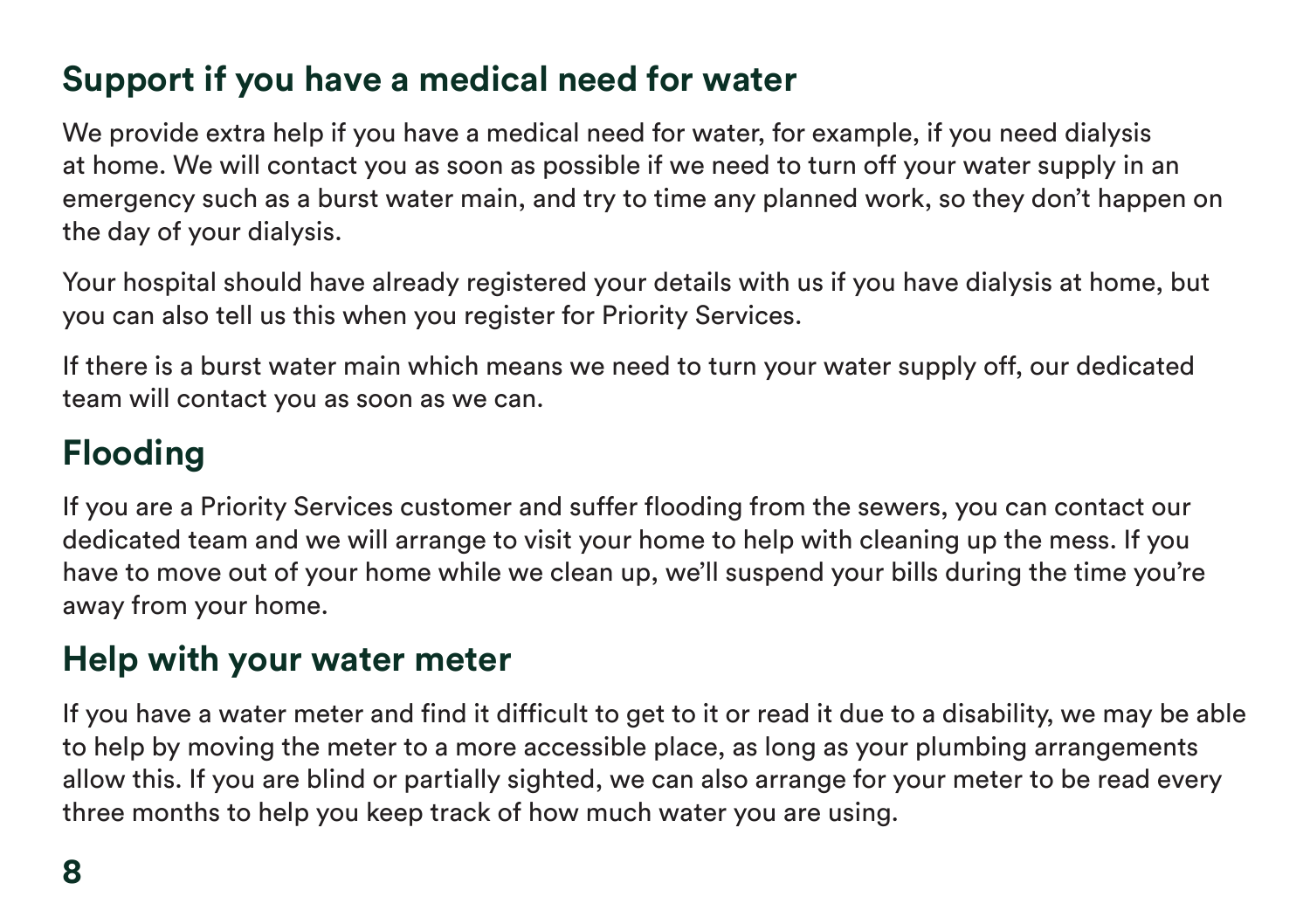# Section 3 **Priority Services… when you're struggling to pay your water bill**

We all have times when it can be difficult to make ends meet. Losing a job, divorce, a death in the family, or illness can all have a major effect on household income and cause a strain on your finances.

If you're struggling to pay your water bill, our message is simple – don't suffer in silence. We're easy to talk to, and the last thing we want is for you to worry about it.

As a Priority Services customer, you have access to a dedicated team who can offer advice and support to make sure that your bills are not keeping you awake at night. We have a range of support schemes to help you depending on your circumstances.

### **You may be better off with a water meter**

A water meter can be a great way to reduce your bill. If you live on your own, or as a couple, it is well worth checking if you could make savings by having a meter fitted.

Visit **[unitedutilities.com/meters](https://unitedutilities.com/meters)** or call our team on **0345 672 2888** to find out more.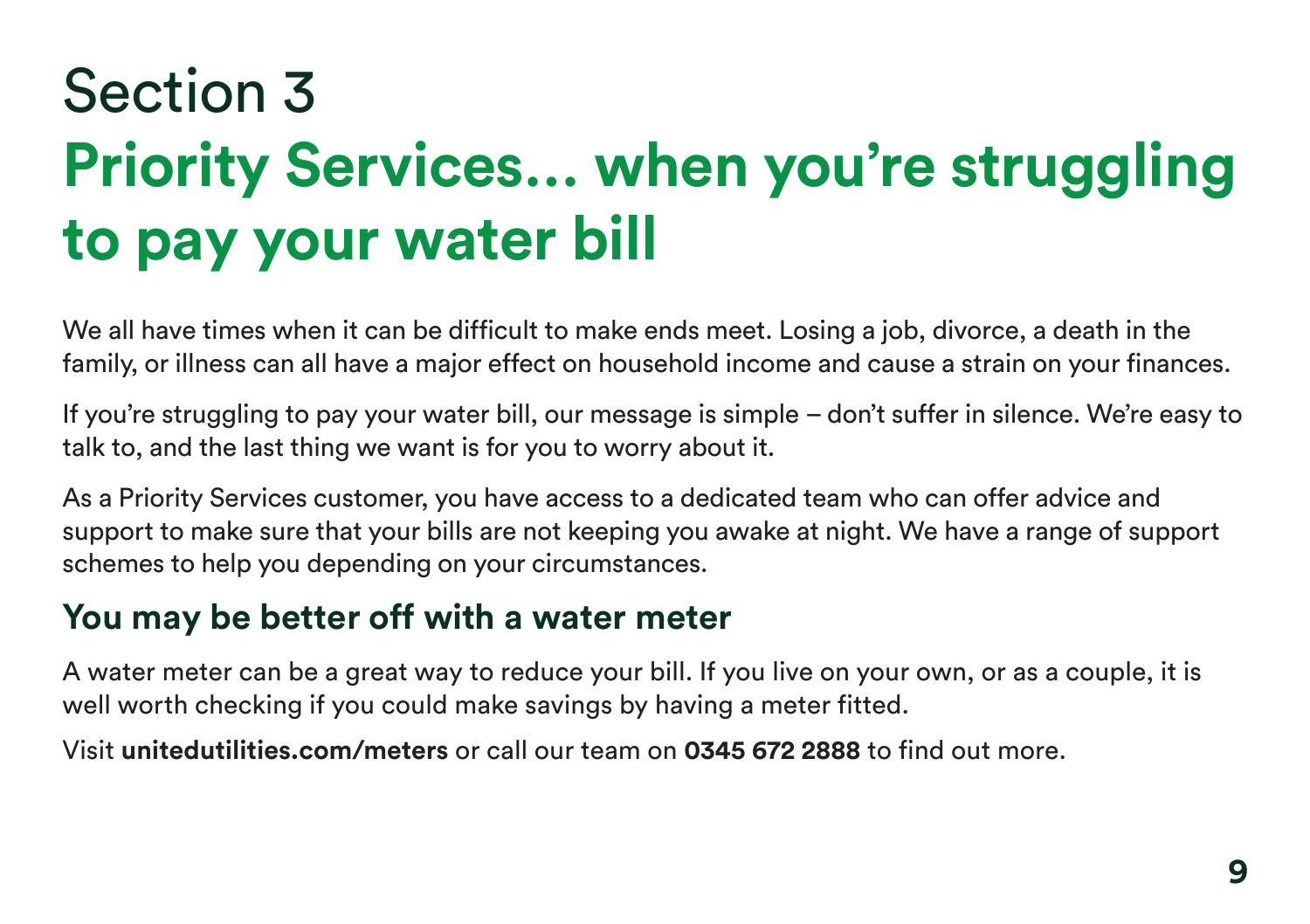### Section 4 **Register for Priority Services today**

### **It's easy to register for Priority Services, you can:**

- visit **[unitedutilities.com/priorityservices](https://unitedutilities.com/priorityservices)** and fill in the online form; or
- fill in the enclosed application form and post it back to us for free;
- phone our team on **0345 672 2888** between 8am 8pm Monday to Friday and 8am-4pm Saturday.

Do you know someone who needs a little extra help? If a neighbour, friend or family member would benefit from Priority Services, please ask them to give us call on **0345 672 2888**.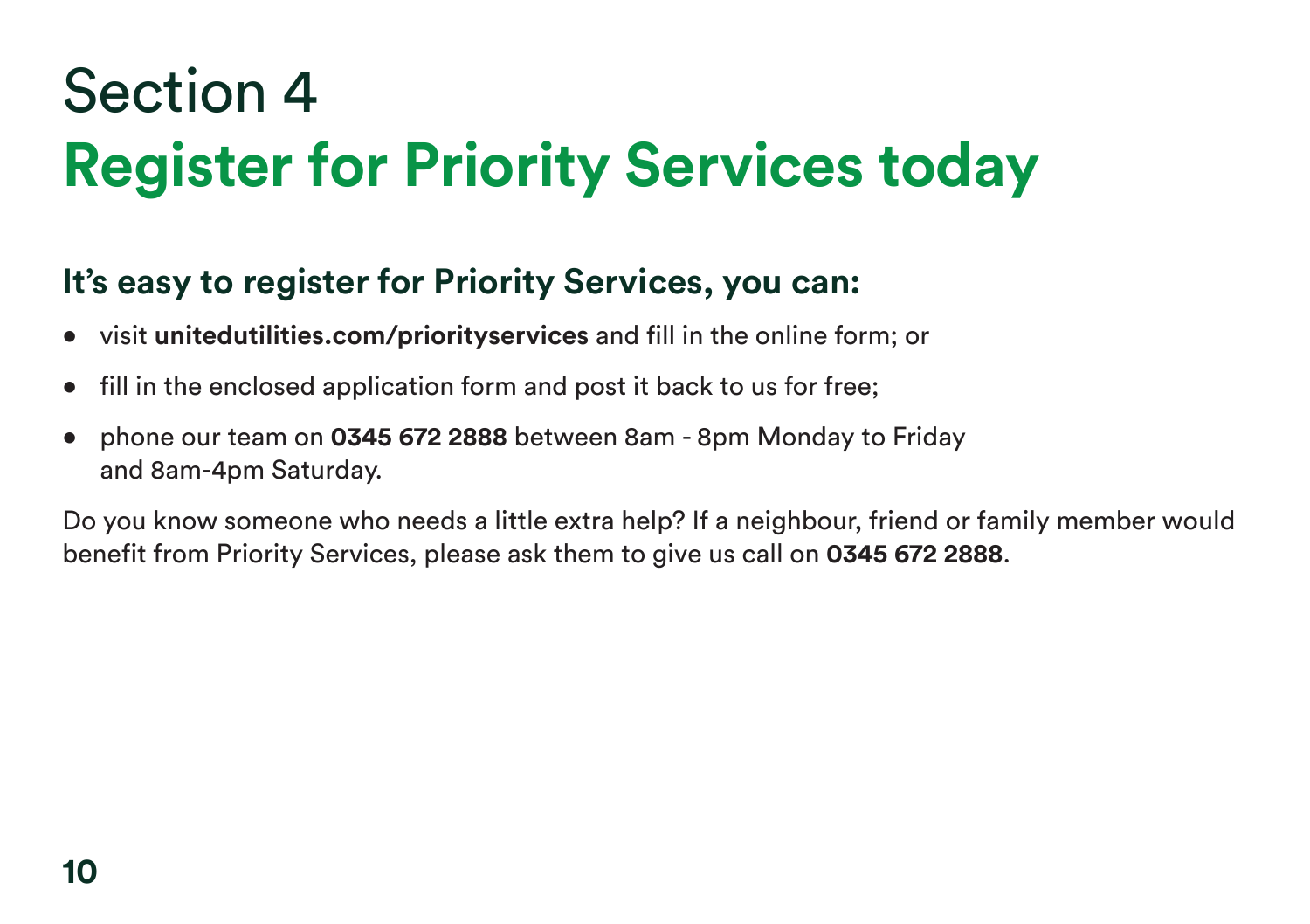

**Water for the North West** 

United Utilities Water Limited Haweswater House, Lingley Mere Business Park Lingley Green Avenue, Warrington WA5 3LP



Registered in England and Wales. Registered number 2366678.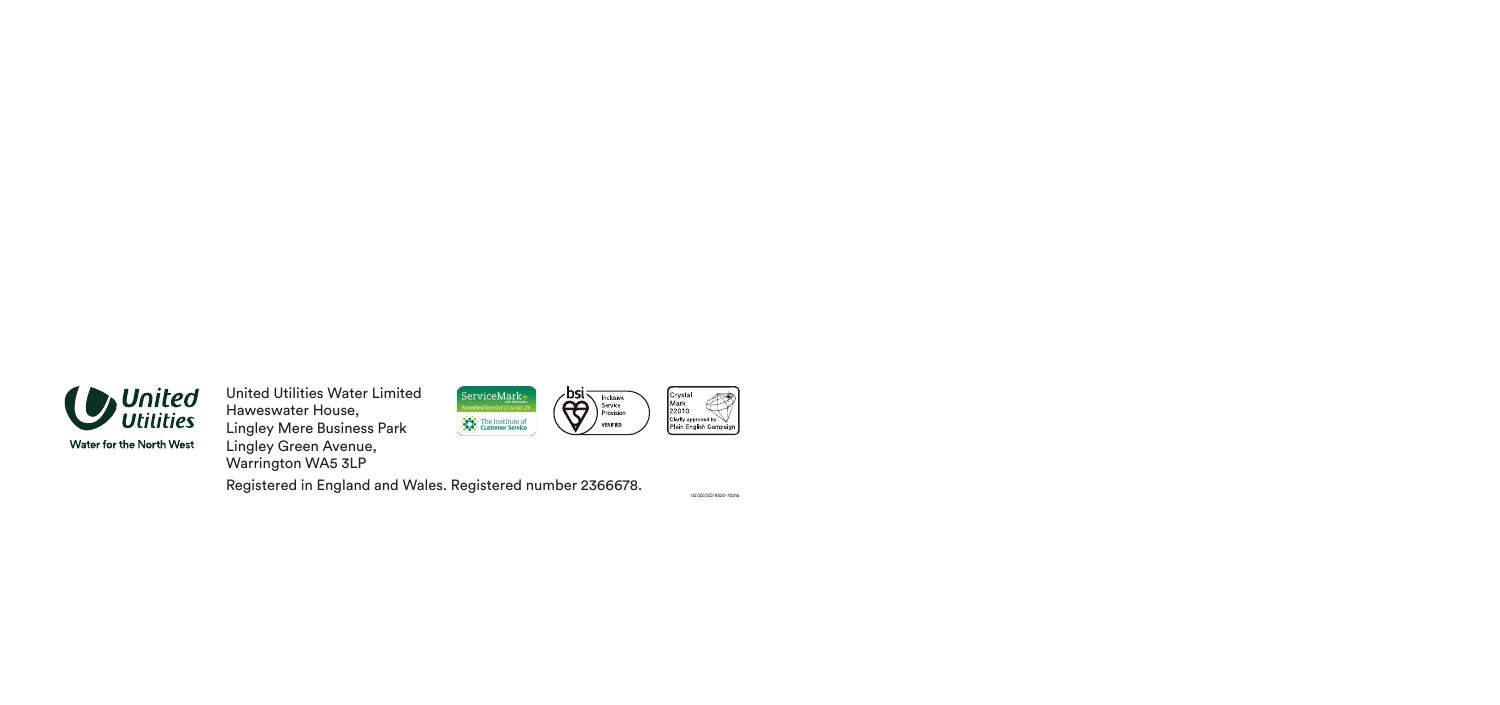

Priority Services are free for customers who need extra support.

You can sign up for our Priority Services Register by calling us on **0345 672 2888**, visiting our website at: **[unitedutilities.com/priorityservices](https://unitedutilities.com/priorityservices)**, or filling in the form below and posting it using the envelope enclosed (you don't need a stamp).

If you would prefer, you can ask a friend or relative to speak to us to register you for our Priority Services scheme or they can complete this form on your behalf.

| <b>Priority Services register</b>                                                                                                                                 |                   | Please complete the details of the person who would like be added to the                                  |  |  |
|-------------------------------------------------------------------------------------------------------------------------------------------------------------------|-------------------|-----------------------------------------------------------------------------------------------------------|--|--|
| Title                                                                                                                                                             | Mr<br>Miss<br>Mrs | Other (please state)<br>Ms                                                                                |  |  |
| First name                                                                                                                                                        |                   |                                                                                                           |  |  |
| Surname                                                                                                                                                           |                   |                                                                                                           |  |  |
| <b>Address</b><br>(and postcode)                                                                                                                                  |                   |                                                                                                           |  |  |
| Landline phone number                                                                                                                                             |                   |                                                                                                           |  |  |
| Mobile phone number                                                                                                                                               |                   |                                                                                                           |  |  |
| Email                                                                                                                                                             |                   |                                                                                                           |  |  |
| 10 digit United Utilities account number<br>(this is shown on the top right hand corner<br>of the bill)                                                           |                   |                                                                                                           |  |  |
| Please tick all boxes below that apply to the customer registering for Priority<br>Services. These services can be altered in the future if circumstances change. |                   |                                                                                                           |  |  |
| $\Box$ Dialysis, feeding pump and automated<br>medication                                                                                                         |                   | $\square$ Speech difficulties<br>$\Box$ Developmental condition (e.g. learning                            |  |  |
| □ A chronic or serious illness                                                                                                                                    |                   | difficulties)                                                                                             |  |  |
| $\Box$ A medical condition dependant on water                                                                                                                     |                   | $\Box$ Mental health                                                                                      |  |  |
| $\Box$ Unable to answer door or have restricted<br>movement                                                                                                       |                   | $\Box$ Unable to communicate in English<br>□ Pensionable age                                              |  |  |
| $\square$ Dementia                                                                                                                                                |                   | $\square$ Extreme financial difficulties                                                                  |  |  |
| $\square$ Blind                                                                                                                                                   |                   | <b>Temporary reason:</b>                                                                                  |  |  |
| $\Box$ Partially sighted                                                                                                                                          |                   | $\Box$ Post hospital recovery                                                                             |  |  |
| $\Box$ Hearing loss (including deafness and speech<br>difficulties due to deafness)                                                                               |                   | $\Box$ Families with babies, 12 months and under<br>$\Box$ Life changes (e.g. loss of job or bereavement) |  |  |
| $\Box$ Hearing impaired                                                                                                                                           |                   | $\Box$ Young adult householder (aged 16 to 18)                                                            |  |  |